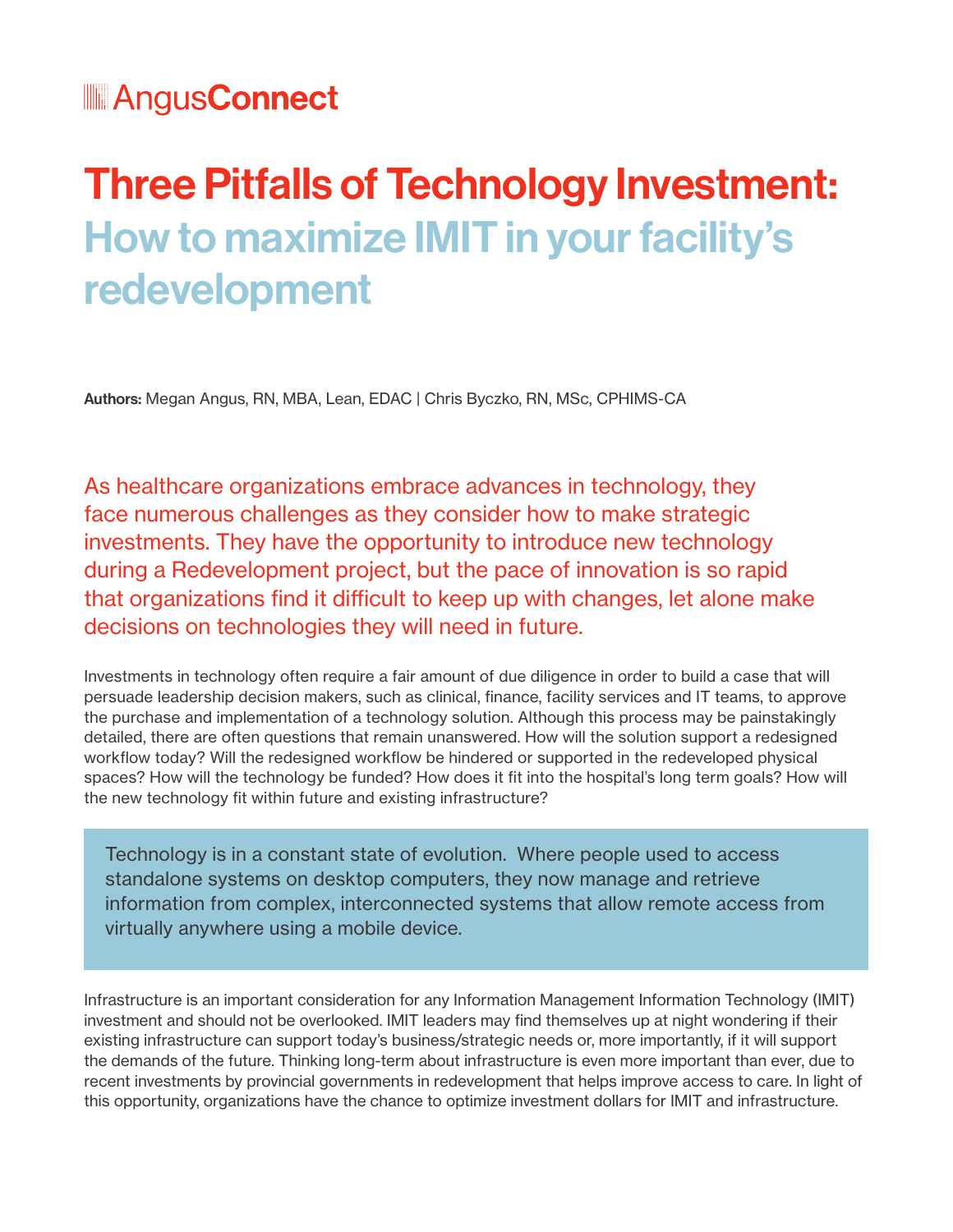One method to ensure that investments in IMIT and infrastructure are based on sound evidence is to gather the business needs at a unit level and balance these with the goals in the organization's corporate strategy, IT strategy and clinical priorities. Aligning these strategies involves collaborative discussion with formal and informal leaders, gathering insights and opinions along the way that help inform the view of the organization 5, 10 or 15 years into the future. Through collaborative dialogue, these views help to inform the priorities for an organization-wide IMIT roadmap, which can create a visual reference that communicates the solutions planned for the years ahead. This roadmap can also be used by leadership to plan and focus their energy/ resources in the right place at the right time in future.

As technology is transforming the way healthcare is delivered, it is transitioning from a reactive, paper-based environment to one that takes advantage of digital data and that proactively helps drive decisions at the point of care/operations to improve safety, quality and/or productivity.

Much of the focus for change in healthcare IMIT is on climbing the stages of the electronic medical record adoption model (EMRAM). EMRAM, however, does not fully address many operational efficiencies with solutions that can automate low value activities that take up a lot of time, e.g., Locating Systems, Asset Management, etc.

Some of the recent technology trends expanding from acute care to primary care and beyond include:

- the shift towards electronic patient records solutions and sharing clinical information between systems, providers and partners;
- the move towards mobile devices that enable access to digital information from virtually any location;
- the consolidation and analysis of enterprise data to support performance measurement and patient outcomes;
- the specialization of information systems for procedures (i.e., AVOR) or the automation of these systems (i.e., AGV, RTLS);
- patients becoming more informed and sharing their personal health information with providers via their personal record or from connected devices.

As healthcare leaders address these trends, we have observed some of the challenges the industry faces in meeting their goals:

- balancing investment in technology advances while sustaining functionality and performance levels of existing systems;
- expanding interoperability between devices/systems within the hospital and with partners to enhance efficiency, considering the limitations of proprietary rights, end of life status for systems, compatible protocols, etc.
- determining considerations for future-proofing infrastructure;
- making data and analytical power available for performance measurement and improving patient outcomes;
- doing all of this without significant increases in IMIT funding.

Underlying all of these drivers and the challenges faced by leaders is the need for a reliable and robust Infrastructure that can support investments in IMIT. Following are some common pitfalls that leaders should avoid when considering IMIT investment along with a redevelopment project.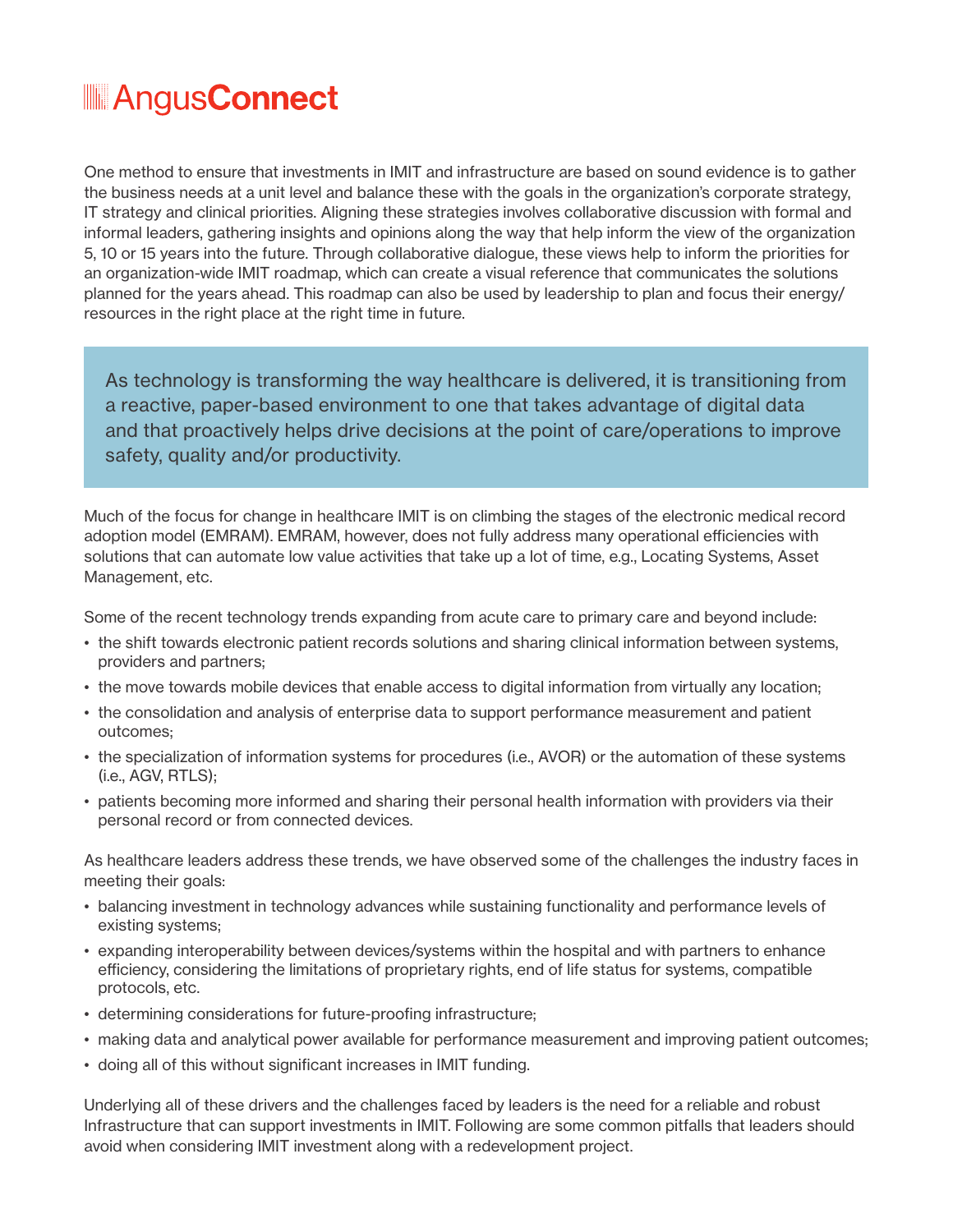### Pitfall No. 1 Listening to the hype rather than focusing on the business need

With hundreds of technology solutions introduced each year, it is easy to get caught up in the excitement over an emerging technology that vendors claim has the potential to improve or solve business problems.

It is difficult to obtain accurate, vendor neutral information on new technology that is applicable to one's own workplace.

There is a plethora of sources that leaders turn to for advice, such as conferences, peer organizations, association websites, vendor sites, site visits, etc. Yet, even with all these channels of information, it is difficult to obtain accurate, vendor neutral information on new technology that is applicable to one's own workplace. Further, the market may not be mature enough for some new technologies, which makes it challenging for leaders to determine fit, estimate costs and develop a case for investment. This challenge is even more complicated by the fact that healthcare organizations typically respond to immediate IMIT needs in silos, without a complete view on the impact to the organization in future of a new technical solution, which can result in adopting a technology too rapidly or haphazardly. One way to ensure that investment in technology has a better Return on Investment (ROI) is to perform your due diligence in developing the business case with an accurate assessment of your IMIT, along with an impartial analysis of solution based on your need.

Engaging stakeholders (patients, clinical, non-clinical) early on in the assessment process (pre-business case), helps to develop an understanding of workflow. During this engagement of stakeholders, complex problems are reviewed, such as ensuring medication is ordered, delivered and administered safely, to identify redundancies, bottlenecks and constraints in the existing process and sets the stage for process redesign in the future space. Both clinical and non-clinical stakeholders should be engaged to understand challenges, not only within their service line, but across services so that business needs are identified and addressed with new processes supported by enabling IMIT; e.g., nursing and notification of housekeeping for bed turnaround.

A client who was interested in a relatively new technology for patient kiosks asked us to look into this technology and provide a neutral second opinion. Through site reviews, vendor presentations and interviews, our research showed that there was limited success in the implementation of these technologies for general purpose. Although this particular technology was considered to be a means of improving workflow, for older generations there was still a need for human support in using the technology. Moreover, it had better adoption rates for certain clinical uses over others - returning outpatient users were more likely than one-time surgical patients to make use of the kiosk. As a result, the organization deferred the investment in the technology, and instead invested in flexible infrastructure that would support future deployment of more mature devices. As well, additional work was done to determine the right future process for these technologies.

Avoiding this pitfall requires careful consideration of workflow, which helps inform high-level requirements based on real business needs identified through dialogue and validation with the stakeholders who would be using the technology. Building upon these requirements with vendor neutral advice, and guidance on measures to calculate ROI, support the business case for new technology and helps avoid falling for the hype.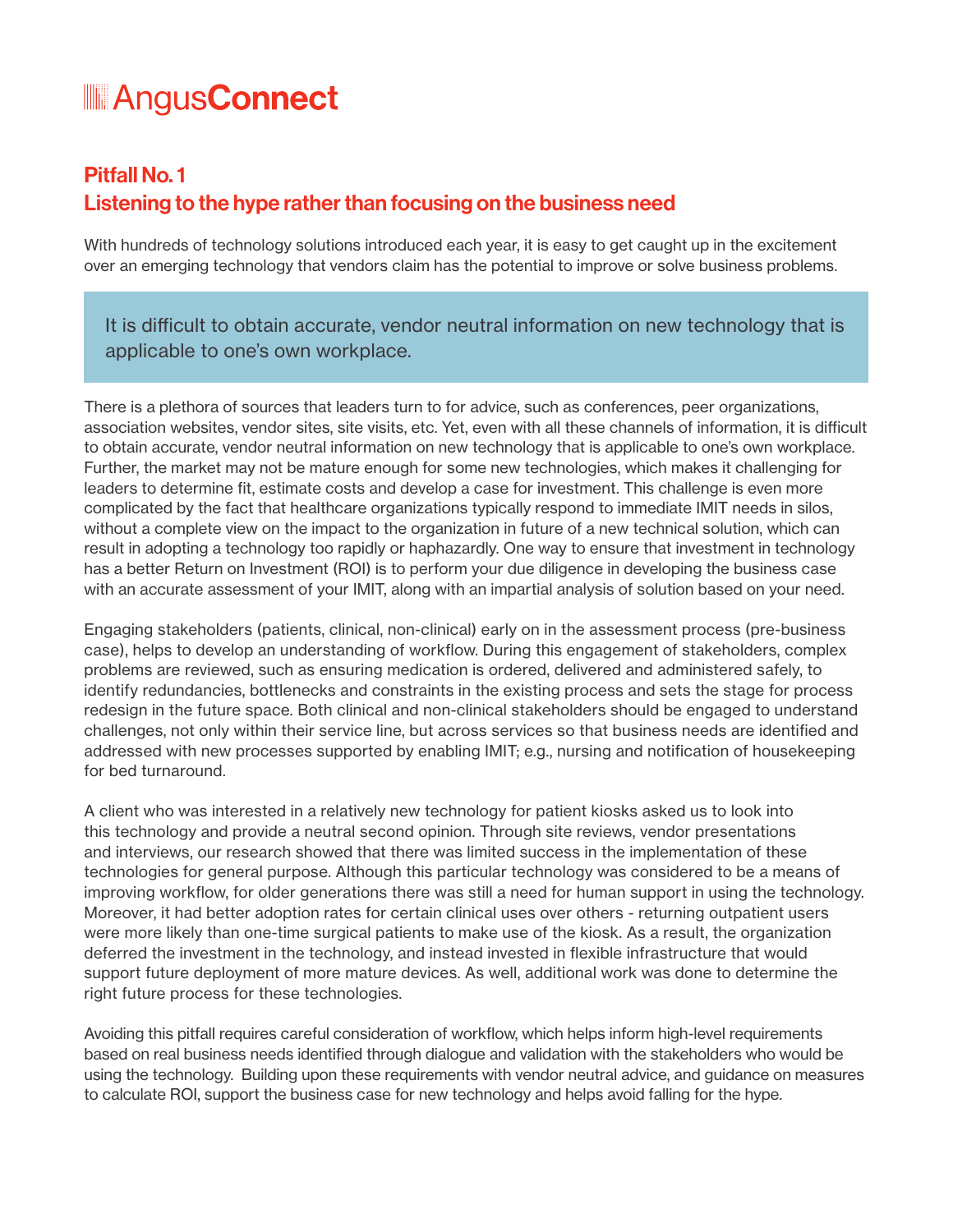### Pitfall No. 2 Not having a clearly communicated IMIT vision across the organization

A frequent challenge is the absence of a clearly communicated IMIT vision and strategy across the organization or, in some case, lack of knowledge of its existence, particularly when redevelopment projects are on the horizon.

Successful organizations avoid this pitfall by engaging stakeholders across the organization in identifying how they envision services delivered in future.

There are many structural and operational reasons for this, but information silos force program leaders and front line staff to address IMIT issues on their own. They may not be aware of the information systems planned for implementation in coming years and often spend time trying to find IMIT solutions that meet their own needs. Operating in silos also creates missed opportunities for input and collaboration, leaving managers stuck with inefficient manual processes. Frustration often sets in, along with a lack in confidence in IMIT's ability to deliver solutions that meet front line needs. This can result in expenditures not aligned with the organization's vision as program leaders seek to address challenges independently. These expenditures decrease the value of investment funds and increase the likelihood for costly retrofits in future, when internally developed solutions are not interoperable, potentially affecting continuity of care across the organization.

Successful organizations avoid this pitfall by engaging stakeholders across the organization in identifying how they envision services delivered in future. This begins a process that helps create a cohesive vision that describes the future experience of patients, families, caregivers, staff and partners in the future. Further, exploring the role technology plays in supporting the future through collaborative dialogue helps to move the group from disparate views to one that is founded on a common vision. Underpinning the collective vision are technologies that support the achievement of strategic objectives, such as mobile devices, electronic records, integration engines, business intelligence, etc. Similarly, through the strategic evaluation of future needs, organizations have a more refined understanding of the technology solutions that meet their business goals. The benefits of the right technology are numerous: it can improve the quality of healthcare delivered to patients, it supports the delivery of services more efficiently/automatically, it enables the exchange of information with partners/providers, and it provides the capability to access clinical information in realtime from virtually any location. However, despite the many benefits, challenges still remain in the fact that technology can significantly affect the way work is performed and requires careful planning to ensure that proper supports are available before, during and after implementation.

Organizations can avoid Pitfall #1 with the identification/clarification of organization goals, strategic evaluation of IMIT needs, prioritization of IMIT solutions and the consideration of IMIT/infrastructure requirements for the future. Tools such as a strategic roadmap can help guide organizations along on the rocky path ahead, making it clearer where the organization will be making investments in IMIT. Finally, the engagement of leadership and stakeholders from across departments during and after the visioning process helps to set the stage for organizational change.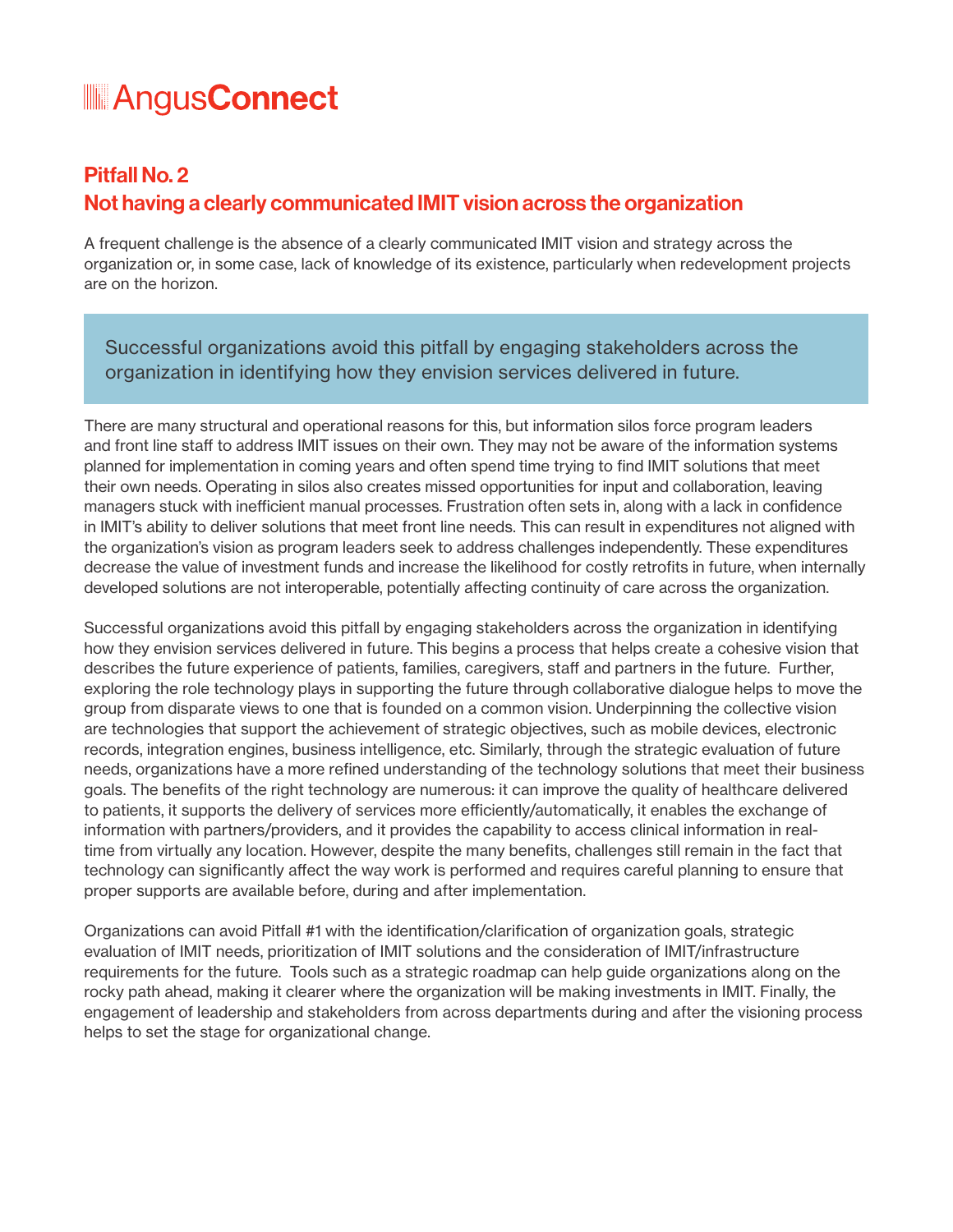### Pitfall No. 3 Missing opportunities to optimize investment dollars

With recent provincial investments in hospital redevelopment projects, many organizations are finding themselves with pockets of funding available to make smart investments in IMIT. With redevelopment, hospitals have an opportunity to update infrastructure in anticipation of supporting the evolving needs of future systems, allowing them to achieve strategic goals in the future without significant new investments. However, stakeholders interested in IMIT investments may find it a challenge to navigate the redevelopment process, and could end up lumping IMIT investments into a single bucket without a clear understanding of the different system requirements within that bucket.

Stakeholders interested in IMIT investments may find it a challenge to navigate the redevelopment process, and could end up lumping IMIT investments into a single bucket without a clear understanding of the different system requirements within that bucket.

The capital planning process, led by provincial bodies in Canada, is a great opportunity to refresh facilities and infrastructure in a comprehensive manner, starting by looking at population health needs, service planning and processes, and prudently building in approvals by the right stakeholders. However, due to this process, the redevelopment timeline can stretch over many years of planning and, because technology changes so rapidly, it can be a challenge to understand how IMIT investments fit into this process. Successful organizations approach capital redevelopment with planning supported by identification of longer-term IMIT requirements and with an understanding of implications to infrastructure. These organizations take their IMIT vision and carry it through the redevelopment stages, standing by the key strategic decisions in the road map to make it a reality on opening day.

Understanding the role of IMIT infrastructure in the operations and service delivery of a hospital impacts the architecture, equipment selection, and types of staff and processes. Incorporating strategic thinking about the systems and devices in advance of a redevelopment project will protect healthcare organizations from costly retrofits and infrastructure changes.

Some key considerations include:

- Where will patients register? Will they do any of this paperwork online, via mobile tools at the Hospital, or at traditional registration desks (central or decentralized)?
- What is the Hospital's strategy for medication inventory management and distribution? What tools will be available to patients at the bedside to involve them in their care?

In the ideal planning scenario, these considerations are identified and defined well before construction starts, to avoid additional costs to coordinate architectural, electrical and equipment vendors and consultants. Upgrading infrastructure once construction has already been completed and patients occupy the building can be costly, typically costing hundreds of thousands more than when the space still in the design stage.

To avoid this pitfall, one must consider both the actual business need and how proposed technology will work within existing infrastructure. Working with a vendor neutral consultant ensures that viable solutions from multiple vendors are considered. This results in the most appropriate and cost effective solution being implemented.